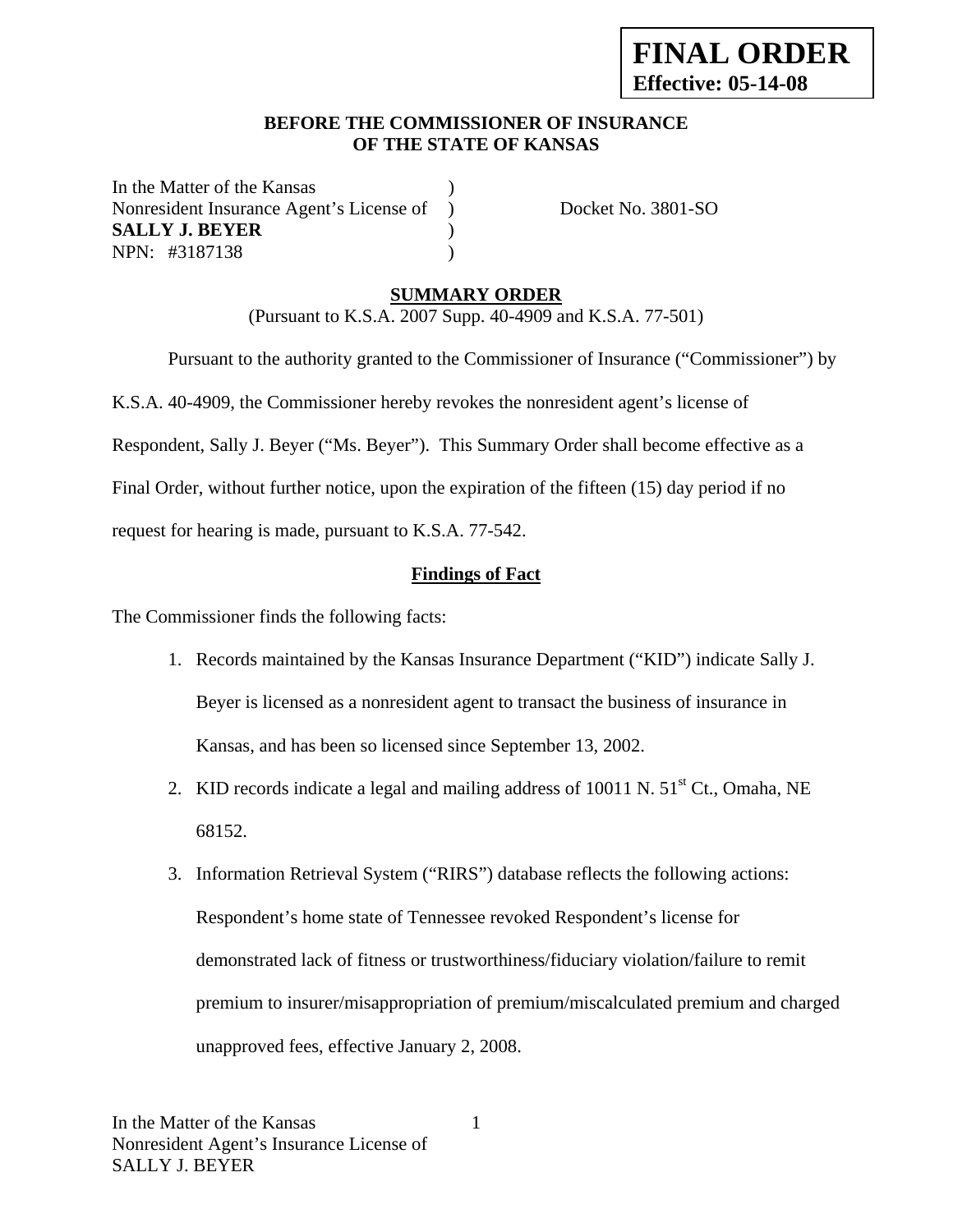- 4. To date, Respondent has failed to notify KID of the disciplinary actions taken by the State of Tennessee Department of Insurance on January 2, 2008.
- 5. On March 21, 2008 a letter was sent to the Respondent inquiring about the action taken by the State of Tennessee. Respondent has not responded to this letter.

## **Applicable Law**

- 6. K.S.A. 2007 Supp. 40-4909 states, in pertinent part:
	- (a) The commissioner may deny, suspend, revoke, or refuse renewal of any license issued under this act if the commissioner finds that the applicant or license holder has:
		- (9) Had an insurance agent license, or its equivalent, denied, suspended or revoked in any other state, district or territory.
	- (b) In addition, the commissioner may suspend, revoke or refuse renewal of any license issued under this act if the commissioner finds that the interests of the insurer or the insurable interests of the public are not properly served under such license.
- 7. K.A.R. 40-7-9 states, in pertinent part: Each person licensed in this state as an insurance agent shall report the following to the commissioner of insurance within 30 days of occurrence:
	- (a) Each disciplinary action on the agent's license or licenses by the insurance regulatory agency of any other state or territory of the United States.
- 8. K.S.A. 2007 Supp. 40-4906 and K.S.A. 2007 Supp. 40-4908 provide for the issuance of a nonresident agent's license in reliance upon the agent's valid license in the agent's home state.

#### **Conclusions of Law**

9. The Commissioner has jurisdiction over Ms. Beyer as well as the subject matter

of this proceeding, and such proceeding is held in the public interest.

10. The Commissioner finds that Respondent's Kansas license may be revoked

because Ms. Beyer has had a license revoked in another state pursuant to K.S.A.

40-4909(a)(9).

2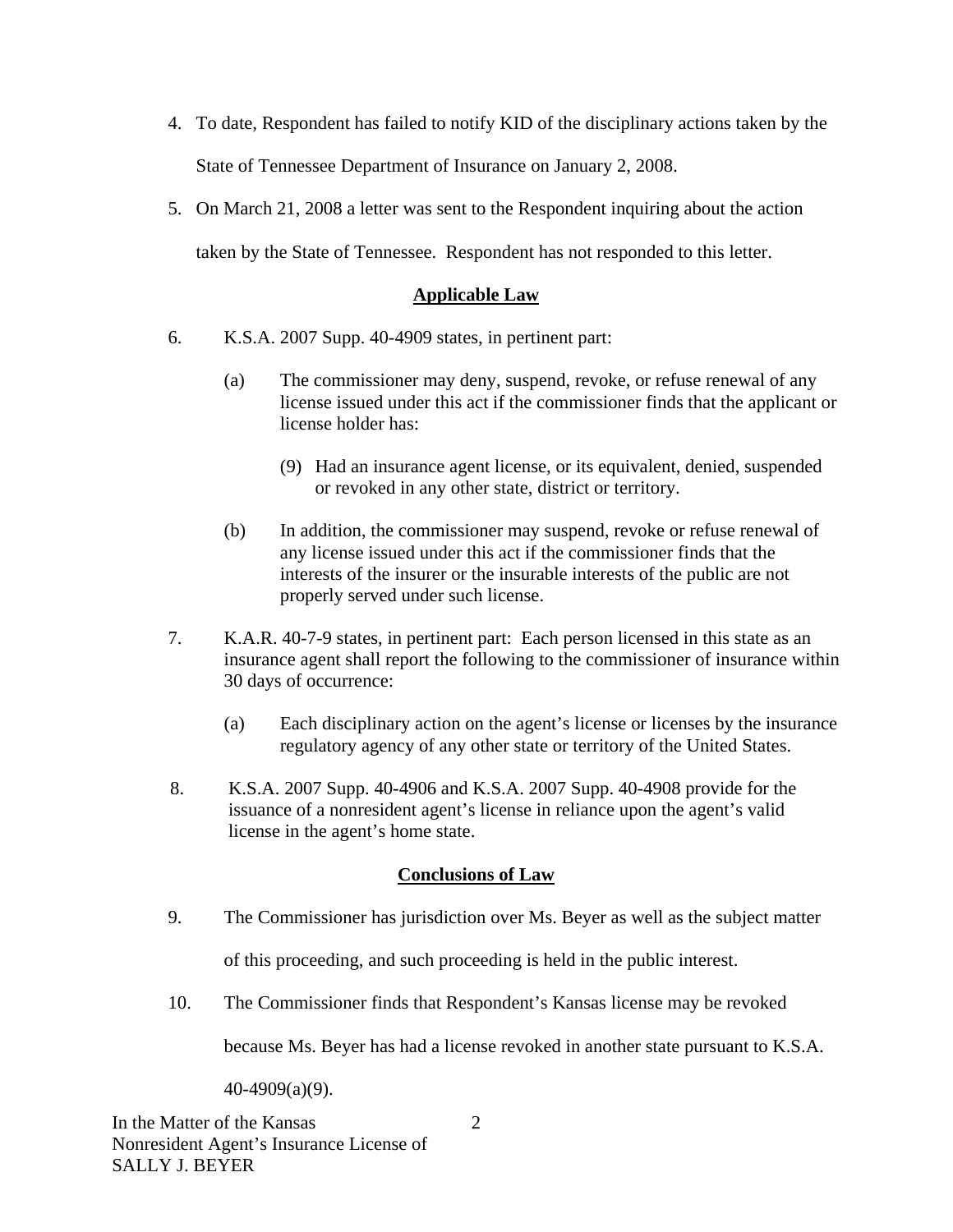- 11. The Commissioner finds that Respondent's Kansas license may be revoked because Ms. Beyer no longer has a license in her home state pursuant to K.S.A. 2007 Supp. 40-4906 and K.S.A. 2007 Supp. 40-4908.
- 12. The Commissioner finds, pursuant to K.S.A. 40-4909(b), that the insurable interests of the public are not properly served under Respondent's license.
- 13. Accordingly, the Commissioner concludes sufficient grounds exist for the revocation of the insurance agent's license of Sally J. Beyer pursuant to K.S.A. 40-4909(a) and (b).

## **IT IS THEREFORE ORDERED BY THE COMMISSIONER OF INSURANCE THAT:**

1. The Kansas Nonresident Insurance Agent's License of SALLY J. BEYER is

hereby **REVOKED** effective the effective date of this Order.

# 2. **IT IS FURTHER ORDERED** that SALLY J. BEYER shall **CEASE** and

**DESIST** from the sale, solicitation or negotiation of insurance and/or receiving compensation

deriving from the sale, solicitation or negotiation of insurance conducted after the effective date

of this Order.

# **NOTICE AND OPPORTUNITY FOR HEARING**

Sally J. Beyer, within fifteen (15) days of service of this Summary Order, may file with the Kansas Insurance Department a written request for hearing on this Summary Order, as provided by K.S.A. 77-542. In the event a hearing is requested, such request should be directed to:

> John W. Campbell, General Counsel Kansas Insurance Department 420 S.W.  $9<sup>th</sup>$  Street Topeka, Kansas 66612

Any costs incurred as a result of conducting any administrative hearing shall be assessed against the agent/agency who is the subject of the hearing as provided by K.S.A. 40-4909(f). Costs shall include witness fees, mileage allowances, any costs associated with reproduction of

3

In the Matter of the Kansas Nonresident Agent's Insurance License of SALLY J. BEYER